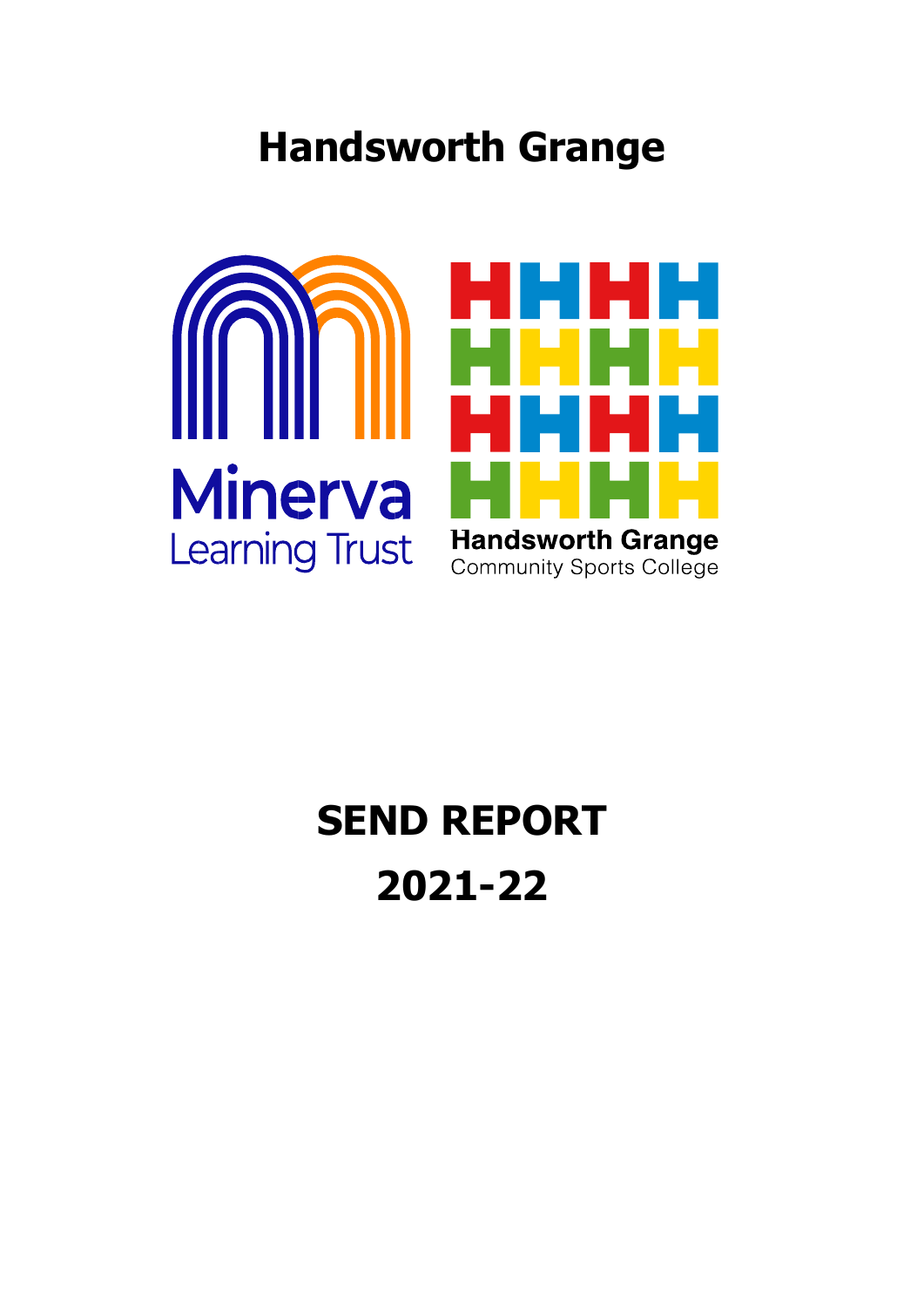## SEND Information Report 2021-2022

The governing bodies of maintained schools and the proprietors of academy schools must publish information on their websites about the implementation of the governing body's or the proprietor's policy for students with SEND. The information published should be updated annually and any changes to the information occurring during the year should be updated as soon as possible. The information required is set out in the Special Educational Needs and Disability regulations 2014 and **must** include information about:

| 1. | What kinds of<br>special educational<br>needs are provided                     | Handsworth Grange is an inclusive school and currently support students<br>with a range of needs in the following categories:                                                                                                                                                                                                                                                                                                                                                                                                                                                                                       |
|----|--------------------------------------------------------------------------------|---------------------------------------------------------------------------------------------------------------------------------------------------------------------------------------------------------------------------------------------------------------------------------------------------------------------------------------------------------------------------------------------------------------------------------------------------------------------------------------------------------------------------------------------------------------------------------------------------------------------|
|    | for at Handsworth<br><b>Grange Community</b><br><b>Sports College</b>          | Handsworth Grange provides for students with a wide range of special<br>Educational Needs and/or disabilities (SEND). Students may find it difficult<br>to access the curriculum and need extra support and assistance if they<br>have:                                                                                                                                                                                                                                                                                                                                                                             |
|    |                                                                                | Speech Language and/or communication needs including those with<br>$\bullet$<br>an autistic spectrum disorder<br>A Specific Learning difficulty e.g., Dyslexia, Developmental Co-<br>$\bullet$<br>ordination Disorder, Dyscalculia, ADHD<br>Hearing or Visual Impairment<br>$\bullet$<br>Medical conditions or physical disabilities<br>$\bullet$<br>Social, emotional, and mental health issues<br>$\bullet$                                                                                                                                                                                                       |
| 2. | How does the school<br>identify students<br>with special<br>educational needs? | During the summer term, the Inclusion team at Handsworth Grange works<br>closely with the primary schools to identify students transitioning with<br>additional needs to ensure that the right support is put in place for the best<br>start in year 7. For students with complex SEND needs, we encourage<br>parents to contact school and organise a visit well in advance of their child<br>starting. The SENCO will also endeavour to attend Y6 summer term<br>MYPLAN and EHCP review meetings.                                                                                                                 |
|    |                                                                                | After starting at Handsworth Grange, some students' special educational<br>needs may be identified through:<br>KS2 Standardised Assessment Tests (SATs) results<br>Cognitive Assessment Tests (CATs)<br>$\bullet$<br>Referral by the student themselves<br>$\bullet$<br>Referral by parents / carers<br>$\bullet$<br>Referral by teacher<br>$\bullet$<br>Referral by outside agencies<br>$\bullet$<br>Concerns may also be raised as to unidentified special education<br>$\bullet$<br>needs if a student is not making expected progress despite high<br>quality teaching which is differentiated and personalised |
|    |                                                                                | Referrals will go through the SENDCo who will undertake an investigation<br>into the concerns. It maybe that additional screening or assessments are<br>completed within school or recommendations are made for a referral to<br>another professional or external agencies e.g. Educational Psychologist,<br>Speech and Language Therapy service, the Sheffield Autism Team, CAMHs,<br>MAST, Local GP                                                                                                                                                                                                               |
|    |                                                                                | Identification of SEND by the school SENDCo is also aided through the use<br>of the Sheffield SEND Toolkit and the Sheffield Support Grid exemplification.                                                                                                                                                                                                                                                                                                                                                                                                                                                          |
| 3  | Contact details of<br><b>SENDCo</b>                                            | Joanne Brocklesby PG Cert Special Educational Need Co-ordination<br>Email: jbrocklesby@hgcsc.co.uk<br>Phone: 0114 2694801                                                                                                                                                                                                                                                                                                                                                                                                                                                                                           |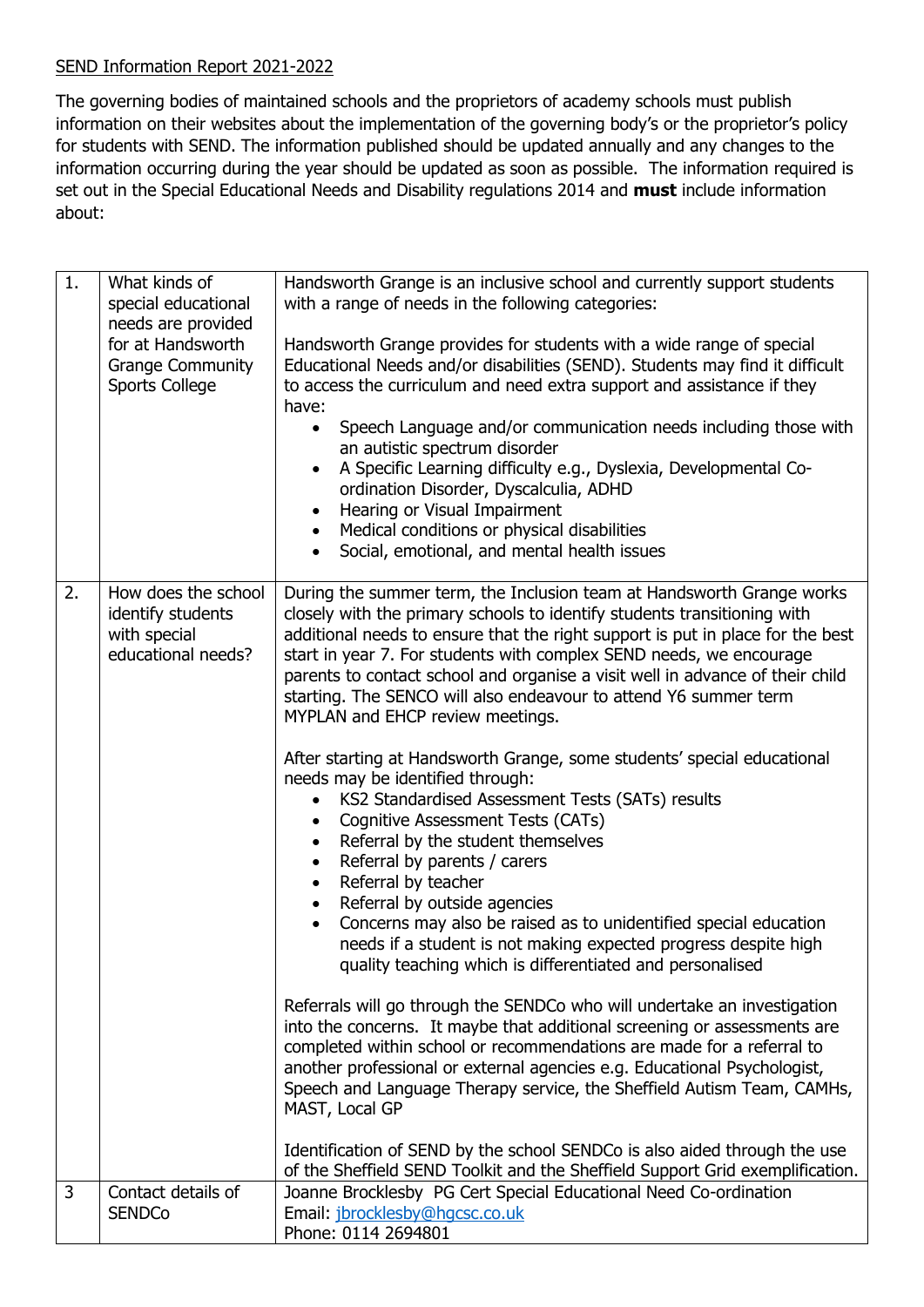| $\overline{4}$ | How many children<br>in the school have<br>special educational                                                                  | This is not a static number. There are slight changes each time we review<br>our SEND register following SEND review meetings or if there is student<br>movement over the course of the academic year.                                                                                                                                                                                                                                                                                                                                                                                                                                                                                                                                                                                                                                                                                                                                                                                                                                                                                                                                                     |                             |                      |                      |                       |                     |
|----------------|---------------------------------------------------------------------------------------------------------------------------------|------------------------------------------------------------------------------------------------------------------------------------------------------------------------------------------------------------------------------------------------------------------------------------------------------------------------------------------------------------------------------------------------------------------------------------------------------------------------------------------------------------------------------------------------------------------------------------------------------------------------------------------------------------------------------------------------------------------------------------------------------------------------------------------------------------------------------------------------------------------------------------------------------------------------------------------------------------------------------------------------------------------------------------------------------------------------------------------------------------------------------------------------------------|-----------------------------|----------------------|----------------------|-----------------------|---------------------|
|                | needs?                                                                                                                          |                                                                                                                                                                                                                                                                                                                                                                                                                                                                                                                                                                                                                                                                                                                                                                                                                                                                                                                                                                                                                                                                                                                                                            |                             |                      |                      |                       |                     |
|                |                                                                                                                                 | <b>EHCP</b>                                                                                                                                                                                                                                                                                                                                                                                                                                                                                                                                                                                                                                                                                                                                                                                                                                                                                                                                                                                                                                                                                                                                                | <b>Y7</b><br>$\overline{4}$ | Y8<br>$\overline{4}$ | Υ9<br>$\overline{2}$ | Y10<br>$\overline{4}$ | Y11<br>$\mathbf{1}$ |
|                |                                                                                                                                 | <b>SEND</b>                                                                                                                                                                                                                                                                                                                                                                                                                                                                                                                                                                                                                                                                                                                                                                                                                                                                                                                                                                                                                                                                                                                                                | 31                          | 30                   | 38                   | 32                    | 20                  |
|                |                                                                                                                                 | Support K                                                                                                                                                                                                                                                                                                                                                                                                                                                                                                                                                                                                                                                                                                                                                                                                                                                                                                                                                                                                                                                                                                                                                  |                             |                      |                      |                       |                     |
|                |                                                                                                                                 | % of SEND                                                                                                                                                                                                                                                                                                                                                                                                                                                                                                                                                                                                                                                                                                                                                                                                                                                                                                                                                                                                                                                                                                                                                  | 15.4%                       | 14.7%                | 18.6%                | 16.4%                 | 9.6%                |
| 5              | The Local Offer                                                                                                                 | A directory of services, the Local Offer, available in Sheffield can be found                                                                                                                                                                                                                                                                                                                                                                                                                                                                                                                                                                                                                                                                                                                                                                                                                                                                                                                                                                                                                                                                              |                             |                      |                      |                       |                     |
|                |                                                                                                                                 | at<br>About the Local Offer   Sheffield Directory<br>The purpose of the local offer is to provide a comprehensive list of the<br>services available to families to support their children. The site offers help in<br>how to seek advice and guidance regarding SEND.<br>Sheffield Sen & Disability Information Advice and Support (SSENDIAS)<br>offers impartial information, advice and support for:<br>a parent or carer for a child or young person up to age 25 with<br>special educational needs or disabilities<br>a child up to age 16 who has special educational needs or disabilities<br>a young person aged 16-25 who has special educational needs or<br>disabilities<br>Further information can be found at                                                                                                                                                                                                                                                                                                                                                                                                                                  |                             |                      |                      |                       |                     |
| 6              | What are the                                                                                                                    | About us - Sheffield SENDIAS                                                                                                                                                                                                                                                                                                                                                                                                                                                                                                                                                                                                                                                                                                                                                                                                                                                                                                                                                                                                                                                                                                                               |                             |                      |                      |                       |                     |
|                | arrangements for<br>consulting with<br>parents of children<br>with SEND and<br>involving them in<br>their child's<br>education? | All parents/carers of students who appear on the SEND register are invited<br>into school three times per year to discuss the progress of their child:<br>A calendared review meeting with the SENDCo or assistant SENDCo<br>Parents evening where parents can speak directly to subject<br>teachers<br>A drop in appointment with the SENDCo or assistant SENDCo<br>Parents/carers of students whose needs are more complex i.e. those on an<br>EHCP or those on a Support Plan or MYPLAN may be invited into school<br>more frequently.<br>Review meetings are student centred. Students are encouraged to share<br>their thoughts and feelings in person at the meeting, or through<br>opportunities facilitated prior to the meeting. At a review meeting, agreed<br>outcomes, and the provision to achieve these outcomes are discussed.<br>In addition to the above, the SEND team and pastoral team invite parents<br>to contact them via phone or email at any time. Parents and carers also<br>have access to the school website and other communication apps so they<br>can keep up to date with information regarding attendance and behaviour. |                             |                      |                      |                       |                     |
| $\overline{7}$ | What are the<br>arrangements for<br>consulting young<br>people with SEND<br>and involving them<br>in their education?           | The students themselves are at the centre of any planning of provision to<br>meet a special educational need. Students and their families work in close<br>partnership with the SENDCo and SEND team throughout their time at<br>Handsworth Grange.<br>Review meetings are student centred and the views of the student are<br>always sought either through their attendance at the meeting or prior to<br>the meeting through accessible means<br>Student One-Page-Profiles, which are documents detailing barriers to<br>learning, support strategies, interests and aspirations, are developed in                                                                                                                                                                                                                                                                                                                                                                                                                                                                                                                                                       |                             |                      |                      |                       |                     |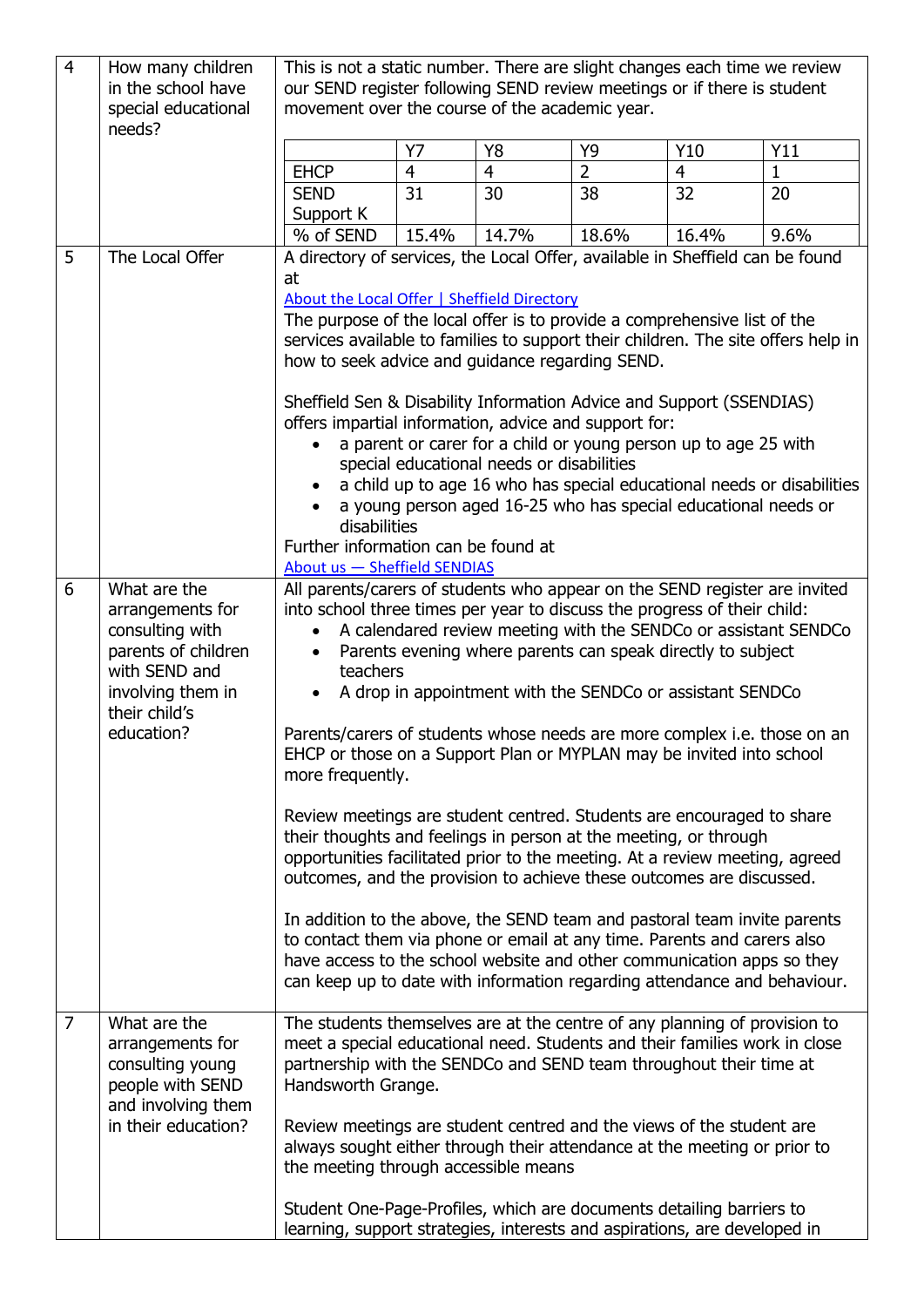|   |                                                                                                                                                                                                                                              | conjunction with the young person. The One-Page-Profile is shared with<br>staff in a way that the young person feels comfortable. The graduated<br>response to SEND always begins with a One-page-Profile.                                                                                                                                                                                                                                                                                                                                                                                                                                                                                                                                                                                                                                                                            |  |  |
|---|----------------------------------------------------------------------------------------------------------------------------------------------------------------------------------------------------------------------------------------------|---------------------------------------------------------------------------------------------------------------------------------------------------------------------------------------------------------------------------------------------------------------------------------------------------------------------------------------------------------------------------------------------------------------------------------------------------------------------------------------------------------------------------------------------------------------------------------------------------------------------------------------------------------------------------------------------------------------------------------------------------------------------------------------------------------------------------------------------------------------------------------------|--|--|
| 8 | What are the<br>arrangements for<br>assessing and<br>reviewing student<br>progress towards<br>outcomes, including<br>the opportunities<br>available to work<br>with parents and<br>young people as part<br>of this assessment<br>and review? | A process of plan, do, review takes place termly following data collections<br>and review meetings to support students who are included in the SEND<br>register. The Sheffield Support Grid is used to support the assessment of<br>need and provision. A holistic view of student progress is always taken<br>when considering progress towards outcomes.                                                                                                                                                                                                                                                                                                                                                                                                                                                                                                                            |  |  |
|   |                                                                                                                                                                                                                                              | SEND assessment data is monitored as part of the wider school assessment<br>cycle and parents contacted if there is cause for concern. Parents can also<br>contact the school via email or telephone and seek advice and support from<br>the SENDCo and SEND team.                                                                                                                                                                                                                                                                                                                                                                                                                                                                                                                                                                                                                    |  |  |
|   |                                                                                                                                                                                                                                              | The SENDCo works as part of the whole school inclusion team. The<br>inclusion team includes: pastoral support, SEND and safeguarding. The<br>inclusion team comes together weekly to discuss the needs of individual<br>students where there are challenges which are not being met by quality<br>first teaching or through the regular pastoral route.                                                                                                                                                                                                                                                                                                                                                                                                                                                                                                                               |  |  |
|   |                                                                                                                                                                                                                                              | The SENDCo has a termly planning meeting with a local authority<br>Educational Psychologist where progress of the most vulnerable and<br>complex students are discussed and further avenues of support and/or<br>assessment are explored.                                                                                                                                                                                                                                                                                                                                                                                                                                                                                                                                                                                                                                             |  |  |
|   |                                                                                                                                                                                                                                              | The school liaises with a wide range of agencies e.g. Ryegate, CAMHs,<br>Speech and Language Therapists, Visual Impaired team, Hearing Impaired<br>team who all work together for the best interest of young people and their<br>families.                                                                                                                                                                                                                                                                                                                                                                                                                                                                                                                                                                                                                                            |  |  |
|   |                                                                                                                                                                                                                                              | The school works hard to ensure that all reviews are student centred and<br>their parent/carers' voices are heard and respected.                                                                                                                                                                                                                                                                                                                                                                                                                                                                                                                                                                                                                                                                                                                                                      |  |  |
| 9 | Arrangements for<br>supporting children<br>and young people<br>moving between                                                                                                                                                                | As young people move towards adulthood, outcomes (from Y9) should<br>reflect steps towards achieving long-term goals. This could include higher<br>education, employment, independent living and participation in society.                                                                                                                                                                                                                                                                                                                                                                                                                                                                                                                                                                                                                                                            |  |  |
|   | phases of education<br>and in preparing for<br>adulthood.                                                                                                                                                                                    | Careful planning and execution ensures a smooth transition across each<br>transition phrase. The transition process for students moving from Y6 to Y7<br>with EHCPs can begin as early as March when the SENDCo becomes<br>involved in the consultation process. In the summer term the SENDCo then<br>has detailed discussions about all SEND students with the SENDCo from the<br>primary schools. The SENDCo may also join the review meetings with<br>parents of Y6 students so there is a link which allays any fears and<br>concerns. For the most complex students, personalised transition<br>programmes are created in addition to the three calendared general school<br>transition days. Some selected students, who may struggle more with<br>transition than others, may also be invited to attend an extra nurture<br>transition day run by our senior Learning Mentor. |  |  |
|   |                                                                                                                                                                                                                                              | Transition to post 16 provision is also carefully managed starting with an<br>early supported careers interview. Accompanied visits to colleges take<br>place for the most vulnerable students and college SENDCo are invited to<br>annual review meetings.                                                                                                                                                                                                                                                                                                                                                                                                                                                                                                                                                                                                                           |  |  |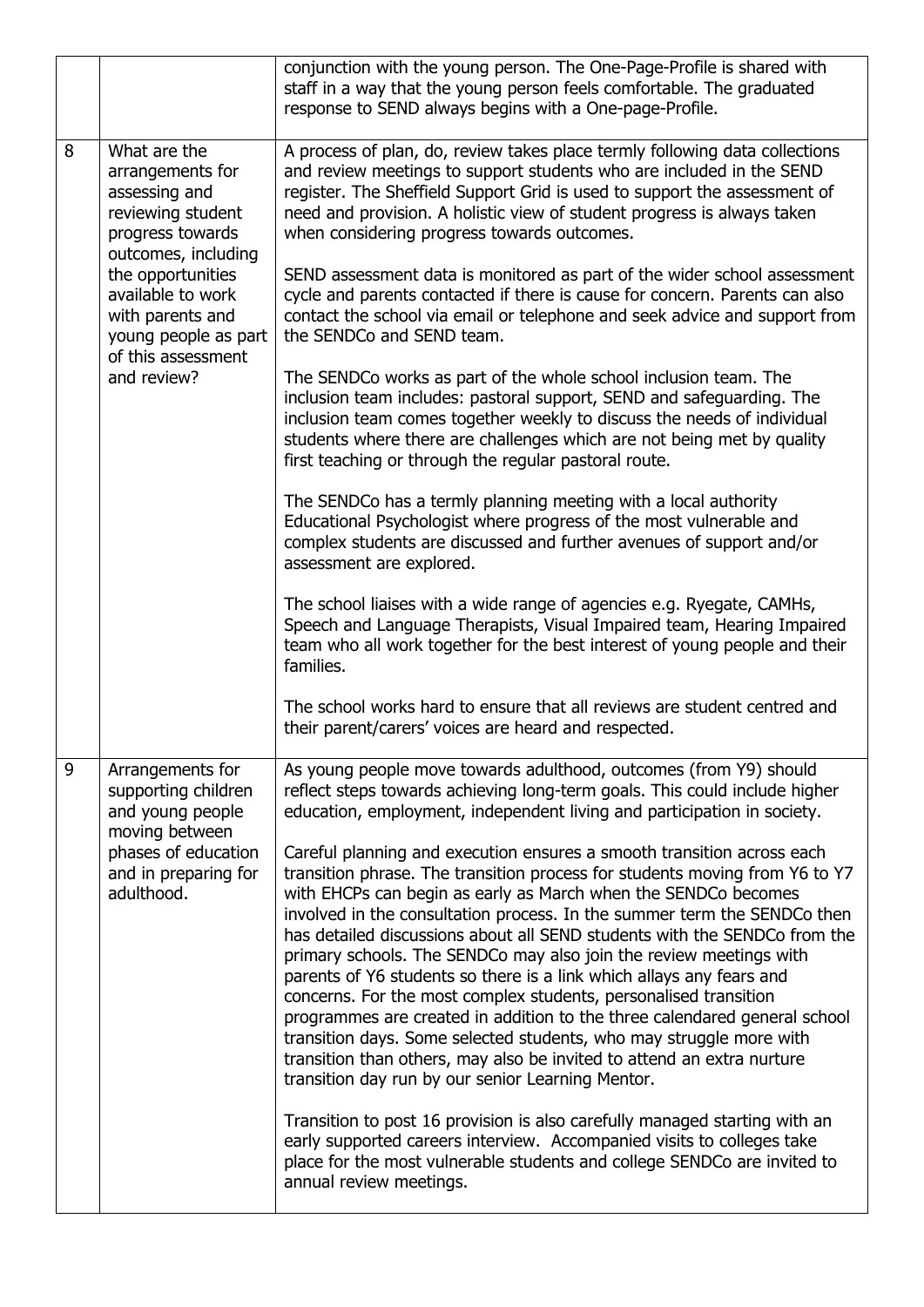|    |                                                                                                             | Professionals from Sheffield Futures join the annual review meetings of<br>students with Education, Health and Care Plans from Y9 onwards with the<br>intention of providing information, advice and guidance to some of our<br>most vulnerable students. They are instrumental in formulating steps to<br>outcomes for students' post 16.<br>For some students, school will make a referral to the Independent Travel<br>Training team who work with students to gain greater independence in<br>moving across the city by independently.                                                                                                                                                                                                                                                                                                                                                                                                                                                                                                                                                                                                                                                                                                                                                                                                       |
|----|-------------------------------------------------------------------------------------------------------------|--------------------------------------------------------------------------------------------------------------------------------------------------------------------------------------------------------------------------------------------------------------------------------------------------------------------------------------------------------------------------------------------------------------------------------------------------------------------------------------------------------------------------------------------------------------------------------------------------------------------------------------------------------------------------------------------------------------------------------------------------------------------------------------------------------------------------------------------------------------------------------------------------------------------------------------------------------------------------------------------------------------------------------------------------------------------------------------------------------------------------------------------------------------------------------------------------------------------------------------------------------------------------------------------------------------------------------------------------|
| 10 | What is the<br>approach to teaching<br>children with SEND?                                                  | All teachers have responsibility to ensure that all students including those<br>with SEND make progress and achieve their potential.<br>Lessons are planned to ensure that the needs of all students are met.<br>Quality first teaching includes differentiation and personalised teaching<br>programmes. Lessons are monitored as part of the whole school Teaching<br>and Learning policy to ensure this happens.<br>We appreciate that the "one size fits all" approach does not work for our<br>students and bespoke packages of education, different curriculum pathways<br>and timetables are sometimes needed.<br>Support may include additional adults in the classroom, a range of different<br>learning activities and the use of specific resources; all of which are pre-<br>planned by teachers. Classroom teachers and support staff have half-termly<br>teaching and learning continual professional development to ensure that<br>quality first teaching is maintained.<br>All class teachers and support staff feedback both social and academic<br>information to the school SENDCo prior to the review process.<br>Learning takes place in many contexts. Our Personal Development and<br>form time programmes aim to give students the skills and knowledge<br>required to make informed decisions and develop independence. |
| 11 | What adaptations<br>are made to the<br>curriculum and<br>learning<br>environment for<br>students with SEND? | Adaptations made to support students are in line with the Sheffield SEND<br>Support Grid. This is split into five levels being:<br>Level 1<br>$\bullet$<br>Students make progress through quality first teaching, differentiation of the<br>curriculum and reasonable adjustments by the classroom teacher. Students<br>making progress at this level would not be included in the SEND register.<br>$\bullet$ Level 2<br>In addition to mainstream classes, students may access targeted support in<br>small groups<br>$\bullet$ Level 3<br>Students at this level require an element of specific or bespoke provision or<br>modification of the curriculum.<br>$\bullet$ Level 4<br>Students at this level will have access to appropriate specialist support and<br>would have a significantly modified curriculum. They would usually require a<br>high level of additional adult support.<br>$\bullet$ Level 5<br>Students at this level would require an alternative specialist educational<br>provision.<br>Students may move within these levels throughout their time in school.                                                                                                                                                                                                                                                        |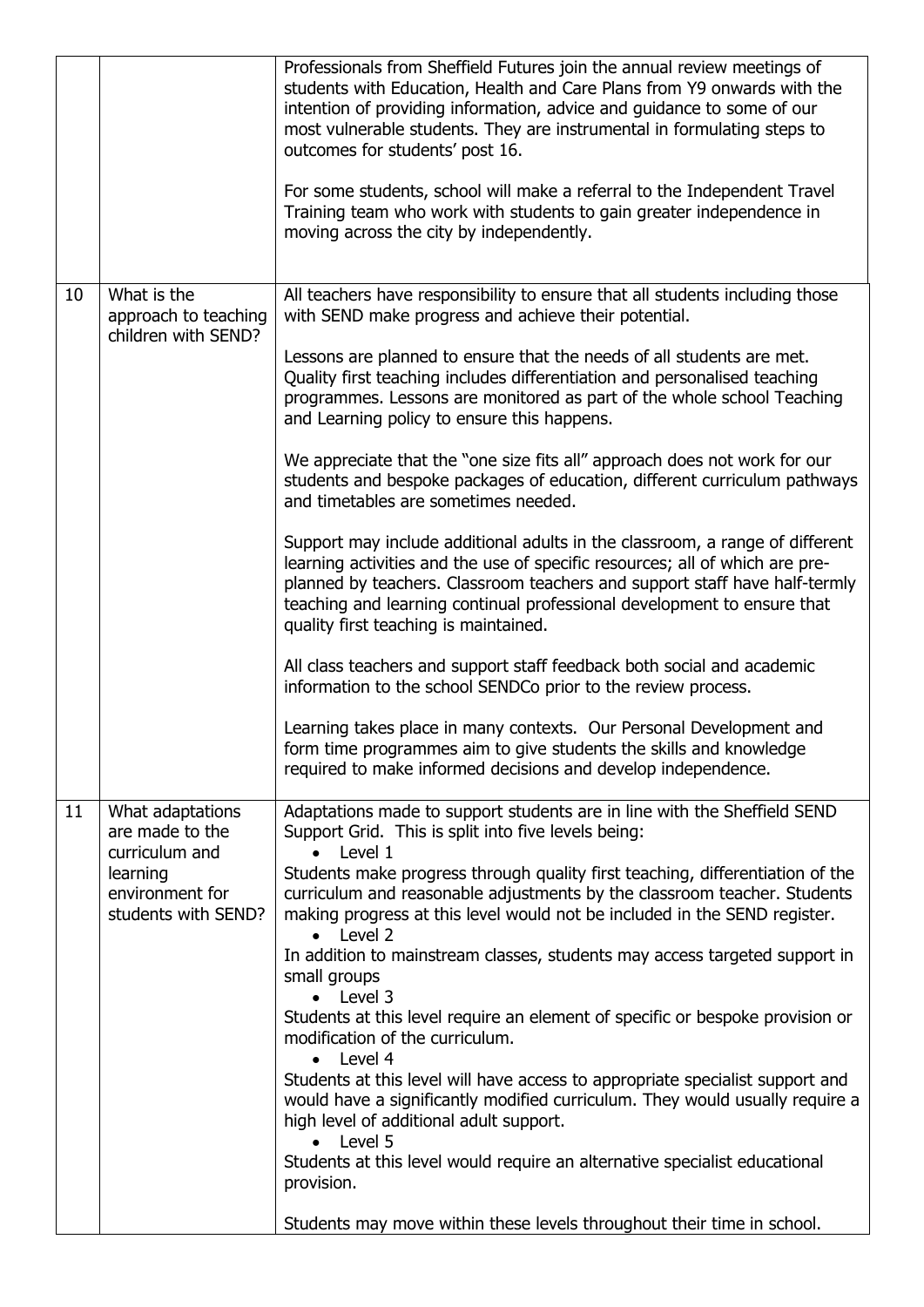| 12 | How does school<br>ensure that staff<br>have the relevant<br>training to support<br>students with SEND?                                                                                                                                | Each teacher is aware that they have responsibility for the progress of all<br>students in including those with SEND. The Whole School Provision Map,<br>which details the reasonable adjustments and strategies required to meet<br>the needs of students with varying difficulties, is part of every teacher's<br>Teaching and Learning Toolkit<br>Training days and twilight sessions provide opportunity to specifically focus<br>on teaching and learning. This provides a forum for sharing best practice<br>around supporting students with SEND.<br>'Spot Light' meetings are frequently held to share and develop strategies to<br>support our students with the most complex needs.<br>Weekly staff briefings are used as a forum to pass on information about<br>SEND issues and provide<br>Strategy information sheets, written with our students in mind, by the |
|----|----------------------------------------------------------------------------------------------------------------------------------------------------------------------------------------------------------------------------------------|-------------------------------------------------------------------------------------------------------------------------------------------------------------------------------------------------------------------------------------------------------------------------------------------------------------------------------------------------------------------------------------------------------------------------------------------------------------------------------------------------------------------------------------------------------------------------------------------------------------------------------------------------------------------------------------------------------------------------------------------------------------------------------------------------------------------------------------------------------------------------------|
|    |                                                                                                                                                                                                                                        | SENDCo, are easily accessible to all staff.<br>All staff are able to access information about all students electronically via<br>the school's management information system (SIMs) and the school's<br>seating plan software (MINT).                                                                                                                                                                                                                                                                                                                                                                                                                                                                                                                                                                                                                                          |
| 13 | How does the<br>setting evaluate the<br>effectiveness of its<br>provision for<br>learners with SEND<br>and how often does<br>it do this?                                                                                               | The academic progress of students with SEND is tracked and reviewed<br>termly at both whole school and SEND team level. Attendance and conduct<br>data are also looked at as indicators of the impact of provision for SEND.<br>Following termly data collections, actions are agreed to address any<br>concerns with provision.<br>Parental feedback about the effectiveness of provision is sought following<br>parents evening and at SEND review meetings.<br>Provision for students and families who have other professionals or agencies<br>involved will be evaluated as part of regular TAF meetings and discussed in<br>school as part of the weekly Inclusion Team meeting.                                                                                                                                                                                         |
| 14 | How do you ensure<br>that learners with<br>SEND are included in<br>non-classroom-<br>based activities?                                                                                                                                 | Students with SEND are encouraged to participate in off-site and extra-<br>curricular activities. Collaboration will occur between SEND staff, teaching<br>staff, the student and parents to ensure that every effort is made to<br>facilitate reasonable adjustments to ensure SEND is not a barrier to<br>participation in any aspect of school life.                                                                                                                                                                                                                                                                                                                                                                                                                                                                                                                       |
| 15 | What support is<br>available for<br>improving social and<br>emotional<br>development<br>including pastoral<br>support<br>arrangements for<br>listening to the<br>views of children<br>with SEND and<br>measure to prevent<br>bullying? | A nurturing environment within the classroom is the responsibility for the<br>class teacher. Tolerance to difference and diversity is encouraged and forms<br>a large part of the school ethos. It is reinforced through the curriculum and<br>in directed form time discussions.<br>A strong pastoral team coupled with an experienced and welcoming SEND<br>team ensure that students can thrive, feel valued and are not marginalised.<br>The school has a SEND Hub which provides students with SEND, a place to<br>re-centre and be away from noisier and busier areas of the school. This is<br>also a place where SEND pupils can meet with their key-worker and discuss<br>any issues or concerns.                                                                                                                                                                    |